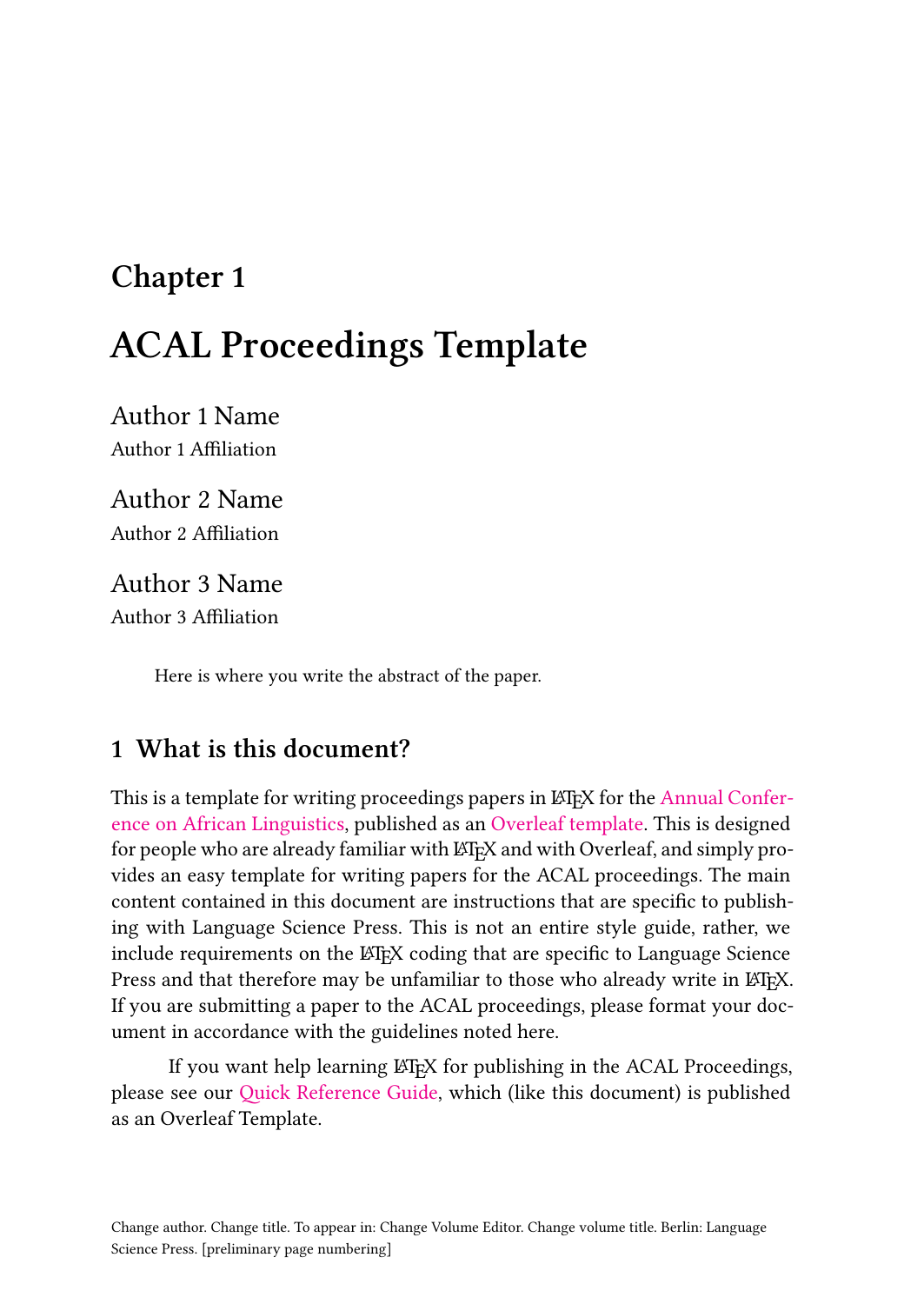Once you are comfortable with the guidelines below, delete the text in this file and start writing your paper!

## **2 Main formatting requests**

#### **Please do these things:**

- Use a LaTeX template from Language Science Press. You may use the main [Language Science Press LaTeX template for papers in edited volumes,](https://www.overleaf.com/latex/templates/langsci-template-for-papers-in-edited-volumes-2020-slash-05/cpjcmcphbvph) or you may use the ACAL Proceedings template you are reading from now, which is built on LSP's template but has packages/commands added that we thought would be useful to ACAL authors.<sup>[1](#page-1-0)</sup>
- Include first and last names for all authors in all citations.
- Space the code for your \Trees out, as we have suggested in the [Quick](https://www.overleaf.com/latex/templates/acal-proceedings-latex-quick-reference-guide/fncrcrtgnxhv) [Reference Guide](https://www.overleaf.com/latex/templates/acal-proceedings-latex-quick-reference-guide/fncrcrtgnxhv). That is to say, please put in line breaks rather than coding a tree in one straight line. This
- Labels and cross-references: follow the LSP-requested commands for labels and cross-references outlined in the next section.
- While some linguistics publications typeset all tables, trees, and figures as numbered examples, for Language Science Press, charts/tables are typeset as Tables, and syntactic trees and other larger diagrams are typeset as Figures. See below for specifics commands to cross-reference Tables and Figures for Language Science Press.
- Abbreviations should be included in a separate unnumbered abbreviations section at the end of the paper (as illustrated at the end of this template). Your acknowledgments section should follow this same format.
- Bibliographic references should be included in localbibliography.bib.

<span id="page-1-0"></span><sup>&</sup>lt;sup>1</sup>If you learned LaTeX from our [Quick Reference Guide,](https://www.overleaf.com/latex/templates/acal-proceedings-latex-quick-reference-guide/fncrcrtgnxhv) please use this template to write in, as it matches the structure of the [Quick Reference Guide.](https://www.overleaf.com/latex/templates/acal-proceedings-latex-quick-reference-guide/fncrcrtgnxhv)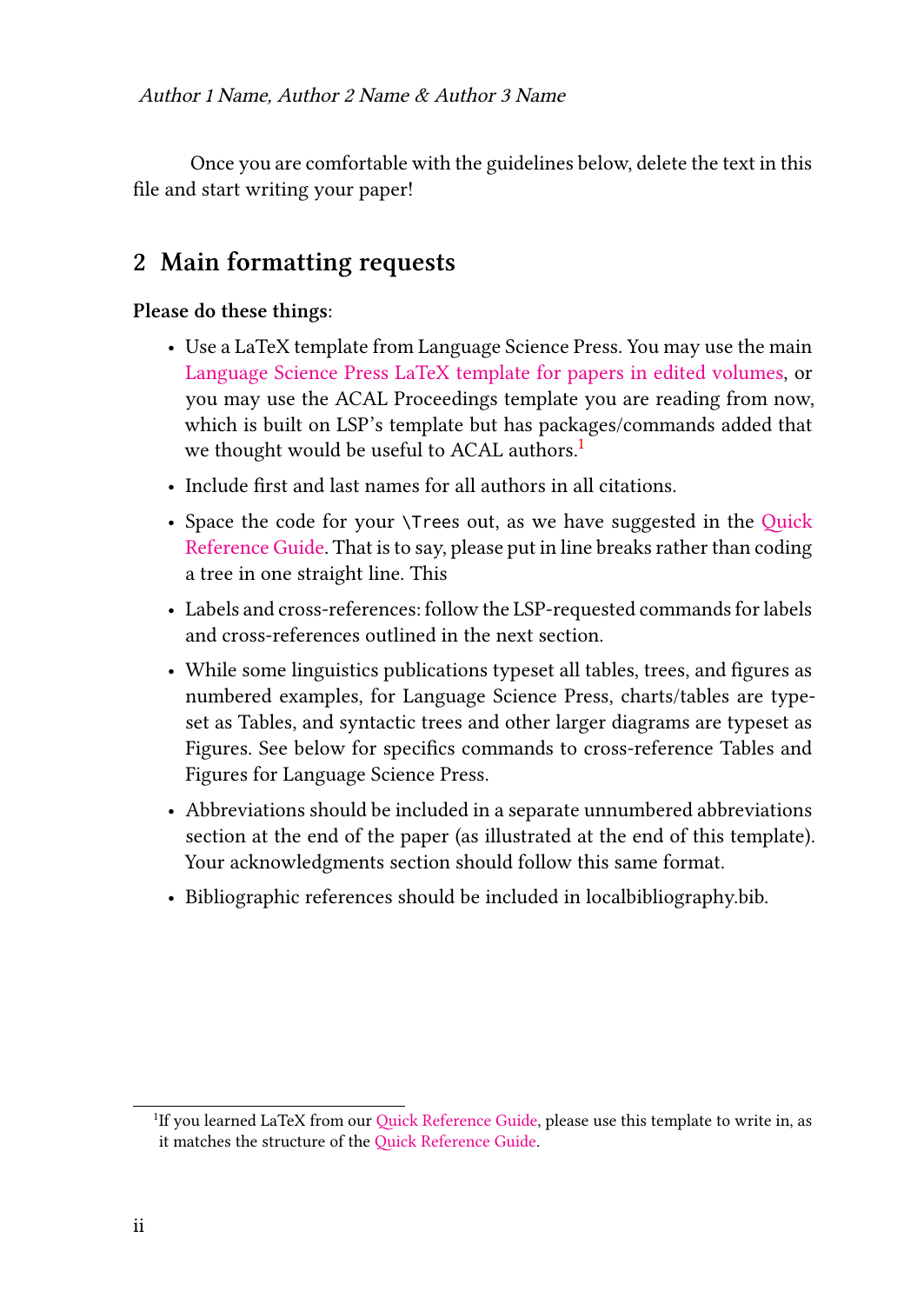#### **Do not do these things:**

- Do not modify any of the langsci style files (langsi-basic.sty, langsci-optional.sty, langscibook.cls, etc). It is quite difficult for the ACAL Editors to debug it when changes to this file have been made.
- Do not manually cite references and add references to the bibliography with \nocite.
- Do not use natbib. Use the bibliography package as given in the LSP template. (natbib commands work for in-text citations)

#### **For IPA characters:**

In general, don't use tipa to format IPA characters. If you have an IPA solution to insert IPA characters into any document (like the [Keyman IPA key](https://keyman.com/ipa/)[board by SIL\)](https://keyman.com/ipa/), you can use that in LAT<sub>EX</sub>, just use X<sub>T</sub>LAT<sub>EX</sub> as your rendering engine when writing (as is built into this template and the LSP template, which use the fontspec package). You can just add your IPA characters directly into your .tex document and they should format. If you are having issues, please contact the LaTeX team at [acal.latex@gmail.com.](mailto:acal.latex@gmail.com)

## **3 Language Science Press Cross-References**

- 1. In order to facilitate compiling disparate ACAL papers into a single volume and to avoid potential conflicts in labels, please name each label according to its purpose (section, table, etc), the first author's name, and then your specific label, as shown below.
	- Section label: \label{sec:author: yourlabel}
	- Table label: \label{tab:author: yourlabel}
	- Figure label: \label{fig:author: yourlabel}
	- Example label: \label{ex:author: yourlabel}
- 2. Rather that just using \ref{} for all cross-references, LSP has built specific commands for different kinds of cross-references. Please use these.
	- Section reference (will read '§#' in output): \sectref{sec:author:yourlabel}
	- Table reference (will read 'Table #' in output): \tabref{tab:author:yourlabel}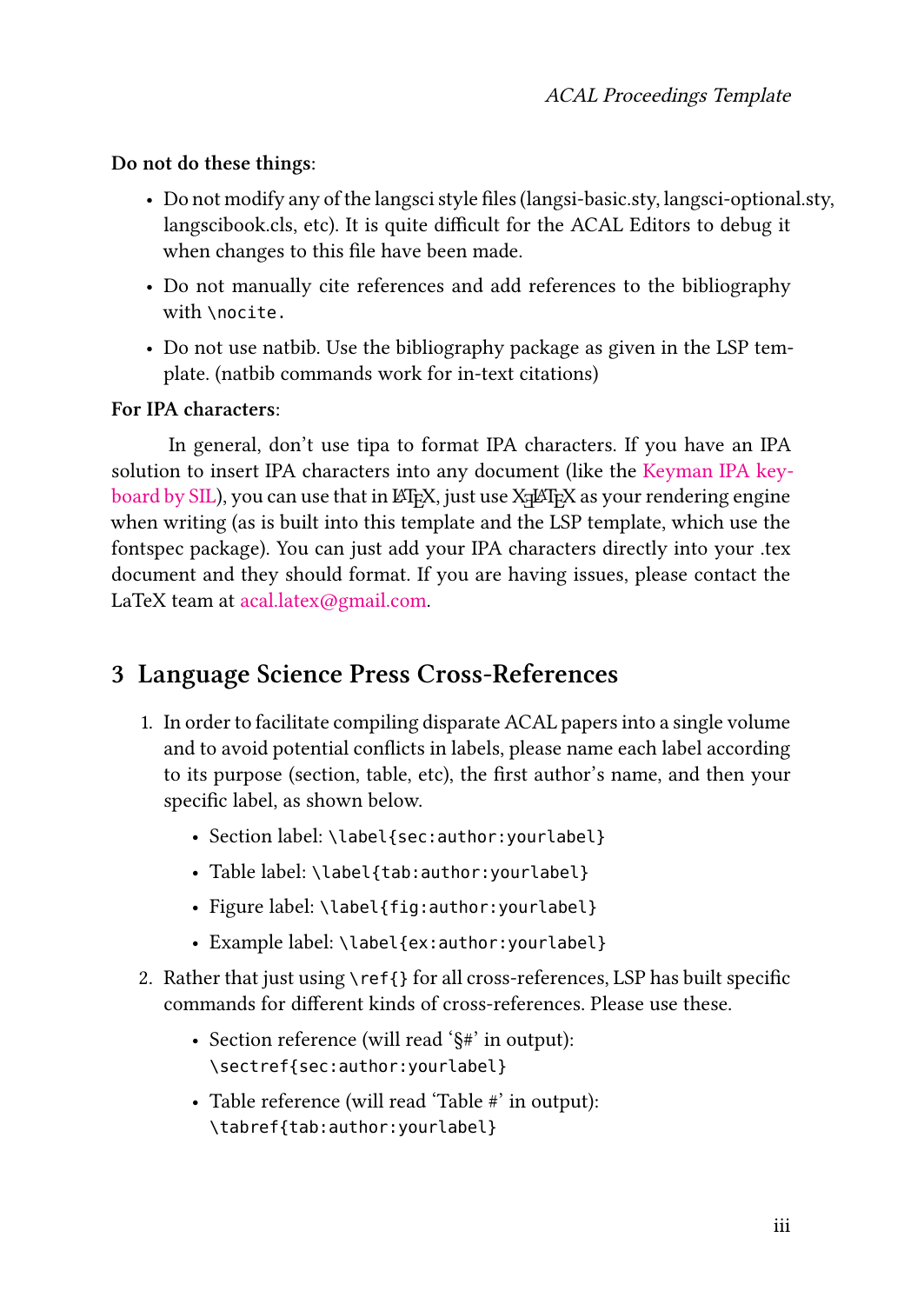- Figure reference (will read 'Figure #' in output): \figref{fig:author:yourlabel}
- Example reference with parens note caps (will read  $'(\#)'$  in output): \REF{ex:author:yourlabel}
- Example reference without parens  $-$  note caps (will read  $'$ #' in output):

\ref{ex:author:yourlabel}

## **4 Linguistic examples as numbered examples**

All linguistic examples should use the LSP-specific gb4e format, illustrated in the example below. Note in particular the \z command which closes the example list environment which is started by \ea (see below in the .tex).

(1) dit is een voorbeeld. DEM COP INDEF example 'This is an example.'

If you want multiple data examples to appear in one numbered example, you use the xlist environment.

- (2) a. This is the first example.
	- b. hii ni m-fano this is 3-example 3-assoc second, of 7-Swahili w-a pili, kwa Ki-swahili 'This is a second example, in Swahili.'

# **5 Tables**

All tables should have a top and bottom rule using the LSP commands for drawing top and bottom rules (a modification of the booktabs package): \lsptoprule and \lspbottomrule. \midrule is recommended under a header row, but not elsewhere (i.e. horizontal lines within tables are discouraged). Likewise, LSP discourages the use of vertical lines in tables. (see below for an example, and you may also consult the [ACAL Proceedings Quick Reference Guide](https://www.overleaf.com/latex/templates/acal-proceedings-latex-quick-reference-guide/fncrcrtgnxhv), or Language Science Press's guidelines.)